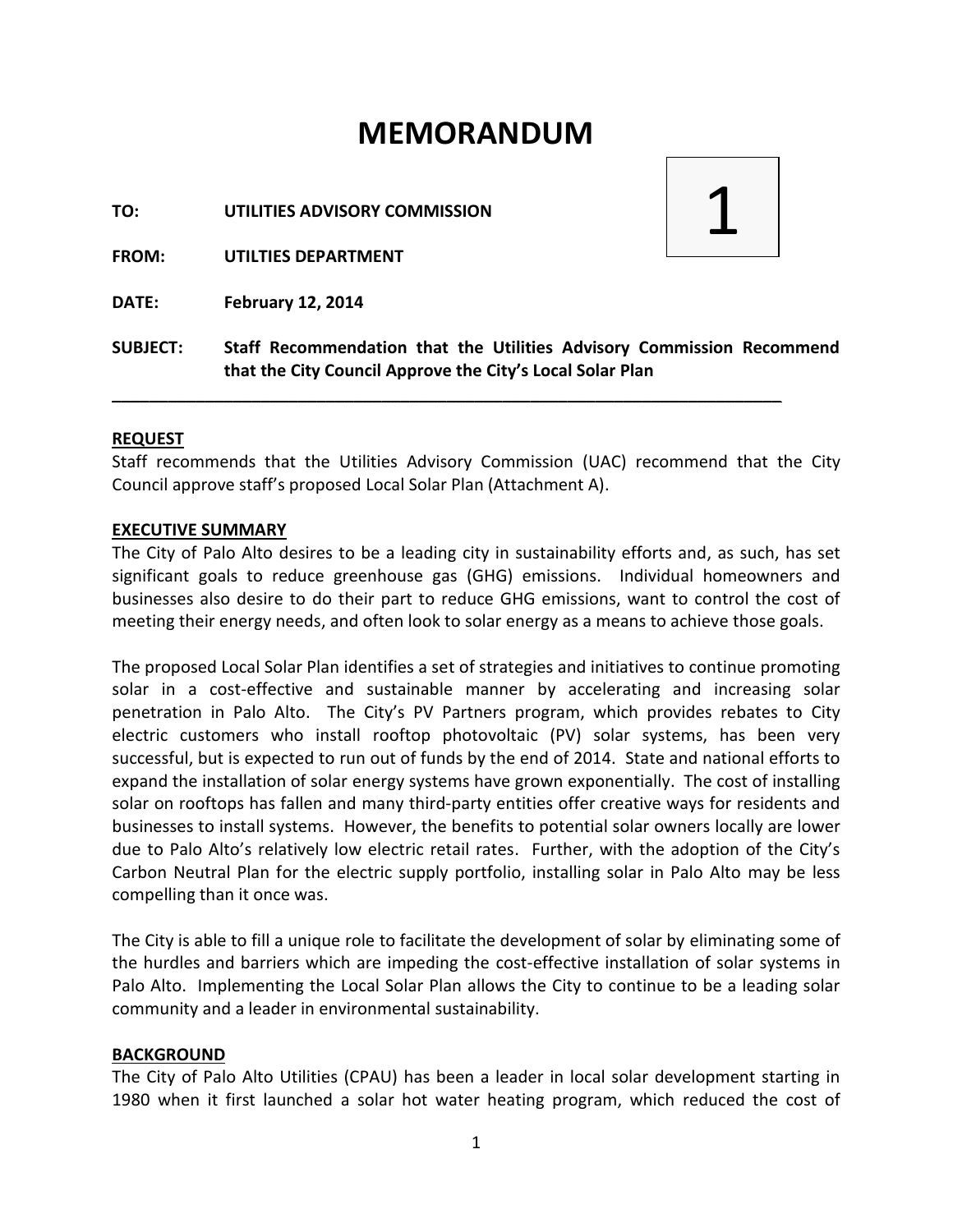systems through a bulk buy effort and provided low interest loans to home owners payable through their Utilities bill. In 1999 CPAU launched its first solar photovoltaic (PV) system rebate program to encourage residents and businesses to install solar PV systems. Since then, CPAU's menu of solar offerings has expanded and the City has been ranked in the top ten nationally based on the number of local solar installations per utility customer since 2008. A detailed description of the City's existing solar programs is presented in Attachment B. Table 1 provides a summary of local solar installations through the PV Partners program.

|        | <b>System Count</b> | Capacity (kW-AC) |
|--------|---------------------|------------------|
| Year   | per Year            | per Year         |
| 1999   | 4                   | 16               |
| 2000   | 6                   | 16               |
| 2001   | 27                  | 100              |
| 2002   | 22                  | 73               |
| 2003   | 16                  | 40               |
| 2004   | 17                  | 45               |
| 2005   | 20                  | 74               |
| 2006   | 54                  | 233              |
| 2007   | 77                  | 213              |
| 2008   | 85                  | 1,347            |
| 2009   | 57                  | 340              |
| 2010   | 48                  | 503              |
| 2011   | 51                  | 444              |
| 2012   | 40                  | 204              |
| 2013 * | 42                  | 254              |
| Total  | 566                 | 3,904            |

**Table 1: Solar PV Installations in Palo Alto through the PV Partners Program**

Data through September 30, 2013.

California has adopted several key pieces of legislation to promote renewable energy and the installation of rooftop solar. A description of these legislative initiatives is included in Attachment B.

#### **DISCUSSION**

CPAU has played an important role in promoting solar within Palo Alto through its offering of financial incentives under the PV Partners program. CPAU's PV Partners program, along with net energy metering, provides sufficient incentives to promote solar for businesses and homeowners with good solar access. The incentives, however do not go far enough to encourage or facilitate solar for CPAU's customers who desire to be part of the solar movement, but either do not have good solar access, financial means to install solar equipment, and/or the information necessary about available incentives. In addition, by the end of 2014 staff expects that customers will have reserved all funds under the City's PV Partners program and that the City will have reached its net energy metering participation limit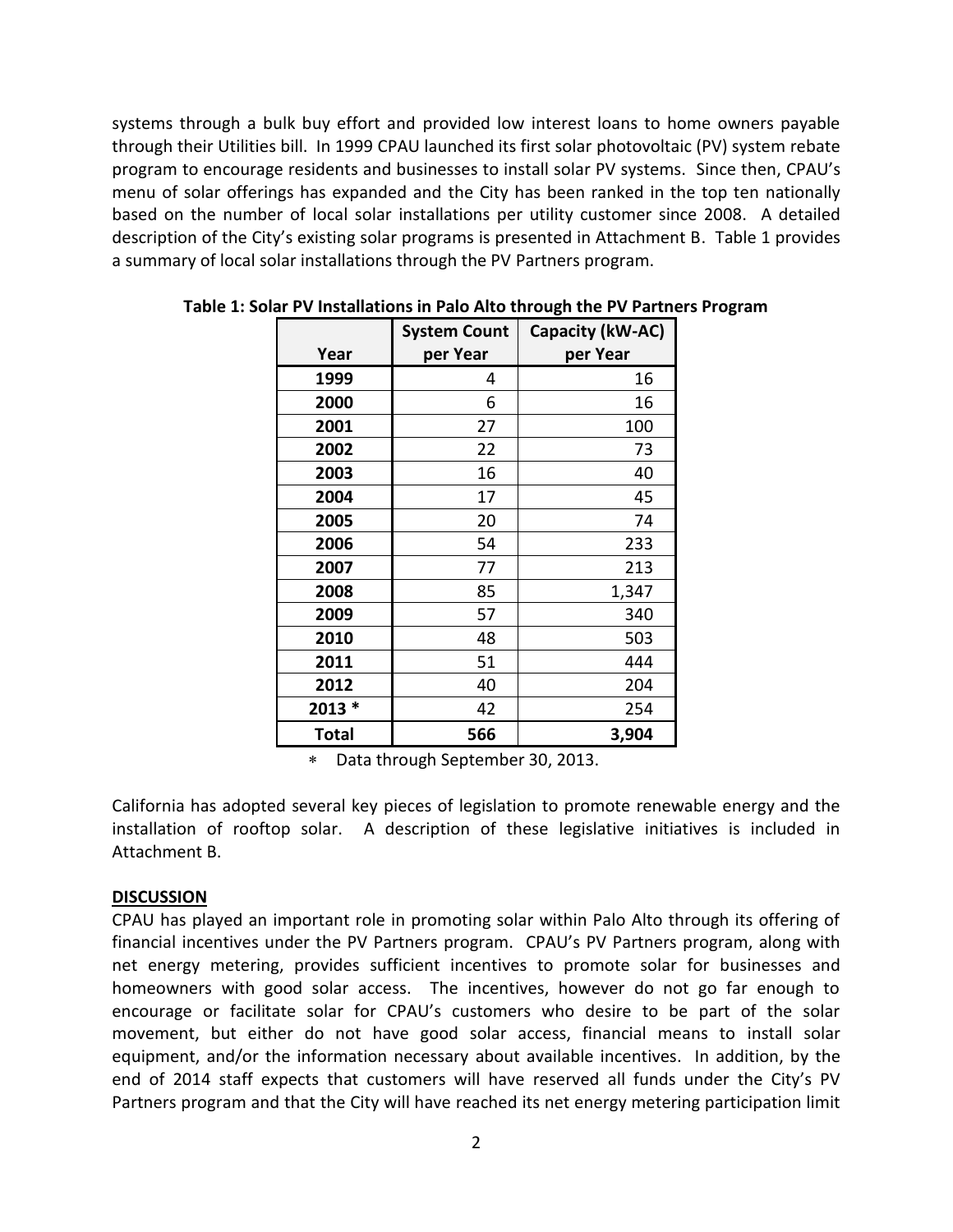by 2017. Thus the City's current financial incentives for roof-top solar are expected to end within the next three years.

The cost of installing solar on rooftops is at an all-time low nationwide<sup>1</sup> prompting many thirdparty entities to develop and market solar locally. A host of solar marketers have sprung up offering many creative ways in which to finance and/or coordinate the development of solar to either receive solar directly to the premise, receive financial benefits or other non-direct benefits. Many of these programs encourage community development of solar energy through group-discount purchases or leases, crowd funding and virtual net metering. Solar leases and power purchase agreements (PPA) are also rising in popularity. These financial instruments are offered by companies who own, operate, and maintain the PV system and provide generation guarantees over a 20-year term. Customers are not required to pay any money up-front and monthly payments are often lower than the cost to purchase the electricity from the customer's electric utility. In addition to solar leases and power purchase agreements, customers may finance the PV system on their property tax bill through California's Property Assessed Clean Energy (PACE)<sup>2</sup> program. PACE is currently available to commercial customers, including CPAU's customers, and is expected to expand to the residential sector in 2014.

CPAU's customers are looking to the City to assist them in making decisions to install and/or invest in solar for their homes or community facilities. As such, the City is in a unique position to facilitate the process of bringing more solar to Palo Alto.

# *Local Solar Penetration, Forecast and Potential*

Staff conducted a technical potential assessment by reviewing the total rooftop square footage in Palo Alto adjusted for several factors including existing penetration rates, shading, and roof setbacks. A total of 100 megawatts (MW) of solar PV technical potential was identified, representing 170,000 MWh/year of energy. Staff does not yet have a good estimate of how much of the technical potential can actually be achieved. As part of the Local Solar Plan, staff will develop a better estimate of the technical potential and assess the achievable potential, given the local costs and benefits and existing penetration levels in Palo Alto.

As shown in Table 1 above, local solar installations through the PV Partners Program total about 3.9 MW of capacity and 6,630 megawatt hours (MWh) per year of energy, or about 0.7% of the City's annual energy needs.

National forecasts for the annual growth rate of customer-sited PV range between 15% and 25%. Because of Palo Alto's higher costs for PV systems, lower electric rates, and lower solar availability, CPAU assumes a more modest 10% annual grown rate starting after 2016 when all the solar installations through the PV Partners program are expected to be completed. Based

 $\overline{a}$ 

 $^1$  See Lawrence Berkeley National Lab and the Department of Energy SunShot Program's July 2013 report: Tracking the Sun VI: An Historical Summary of the Installed Price of Photovoltaics in the United States from 1998 to 2012 [\(http://emp.lbl.gov/sites/all/files/lbnl-6350e.pdf\)](http://emp.lbl.gov/sites/all/files/lbnl-6350e.pdf)

<sup>&</sup>lt;sup>2</sup> See California First's program here: [https://californiafirst.org/overview.](https://californiafirst.org/overview)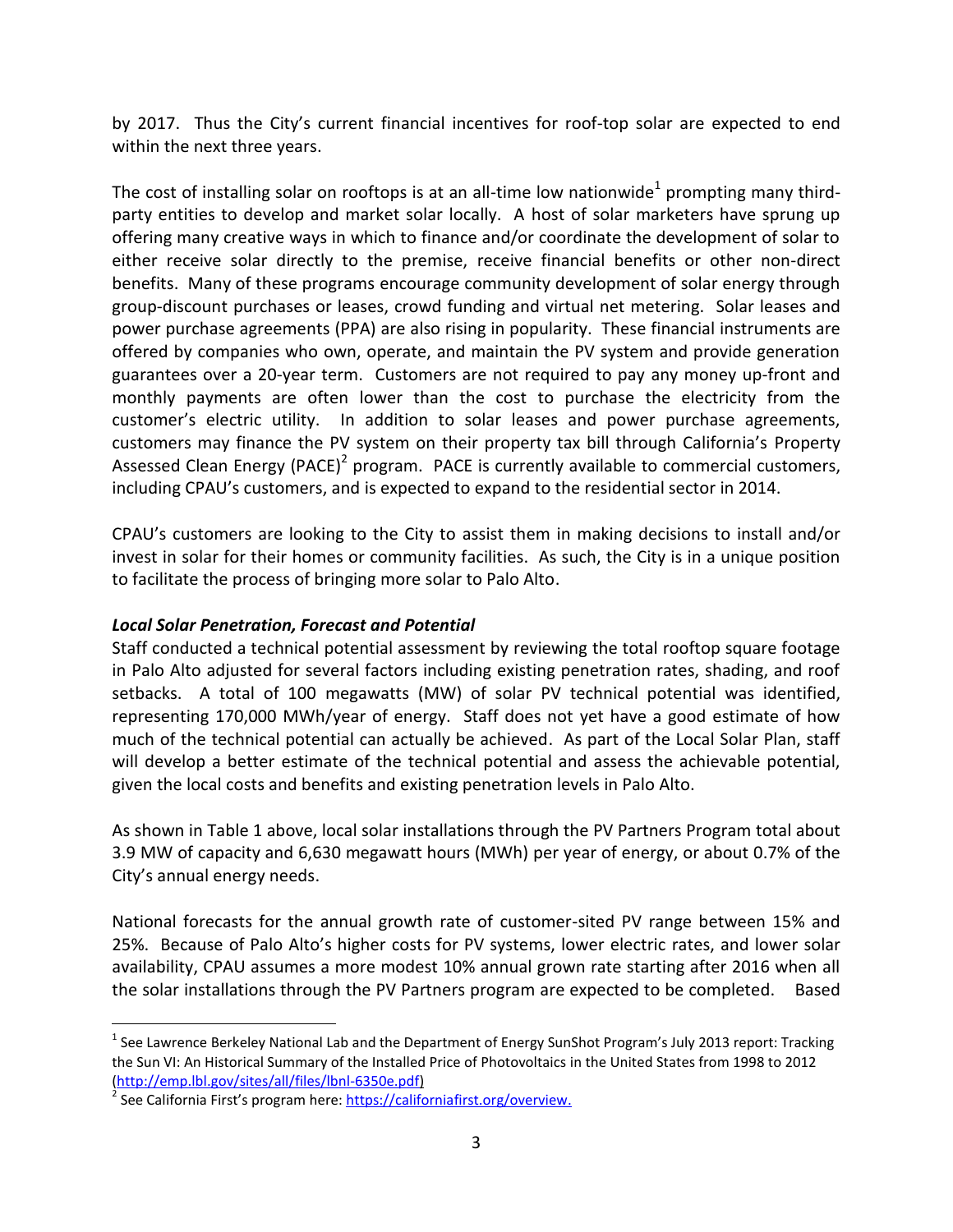on this assumption, over the next ten years, an additional 12.7 MW of local net metered solar energy is anticipated and is included in the most current electric load forecast as shown in Figure 1. Solar PV associated with participation in Palo Alto CLEAN<sup>3</sup> program is not included in the load forecast but is accounted for in CPAU's renewable electric supply forecast. Staff anticipates 3 MW of local solar capacity installed under the Palo Alto CLEAN program by 2015.





While the total installed cost of solar PV systems has decreased significantly in the last five years on a national, state and local level, there are still obstacles and/or conditions which keep installation costs in Palo Alto high, thus preventing Palo Alto from reaching its maximum solar installation potential. In the last three years, the average installed cost of residential solar PV (before rebates and tax credits) was 10% higher for CPAU customers compared to PG&E customers (\$7.38/watt versus \$6.73 respectively). One reason may be the higher rebate available for CPAU customers, which may be a reason that installers charge more in Palo Alto. Soft costs associated with design, permitting and interconnection are higher in Palo Alto, which imposes more requirements than other jurisdictions. However, the City has streamlined its permitting process to help bring the costs down. Finally, Palo Alto is considered an affluent community and therefore developers may be finding that they can charge more because of the socioeconomic conditions.

 $\overline{a}$ 

 $^3$  The Palo Alto CLEAN (Clean Local Energy Accessible Now) program is a feed-in tariff program offering a standard long-term contract for local solar energy.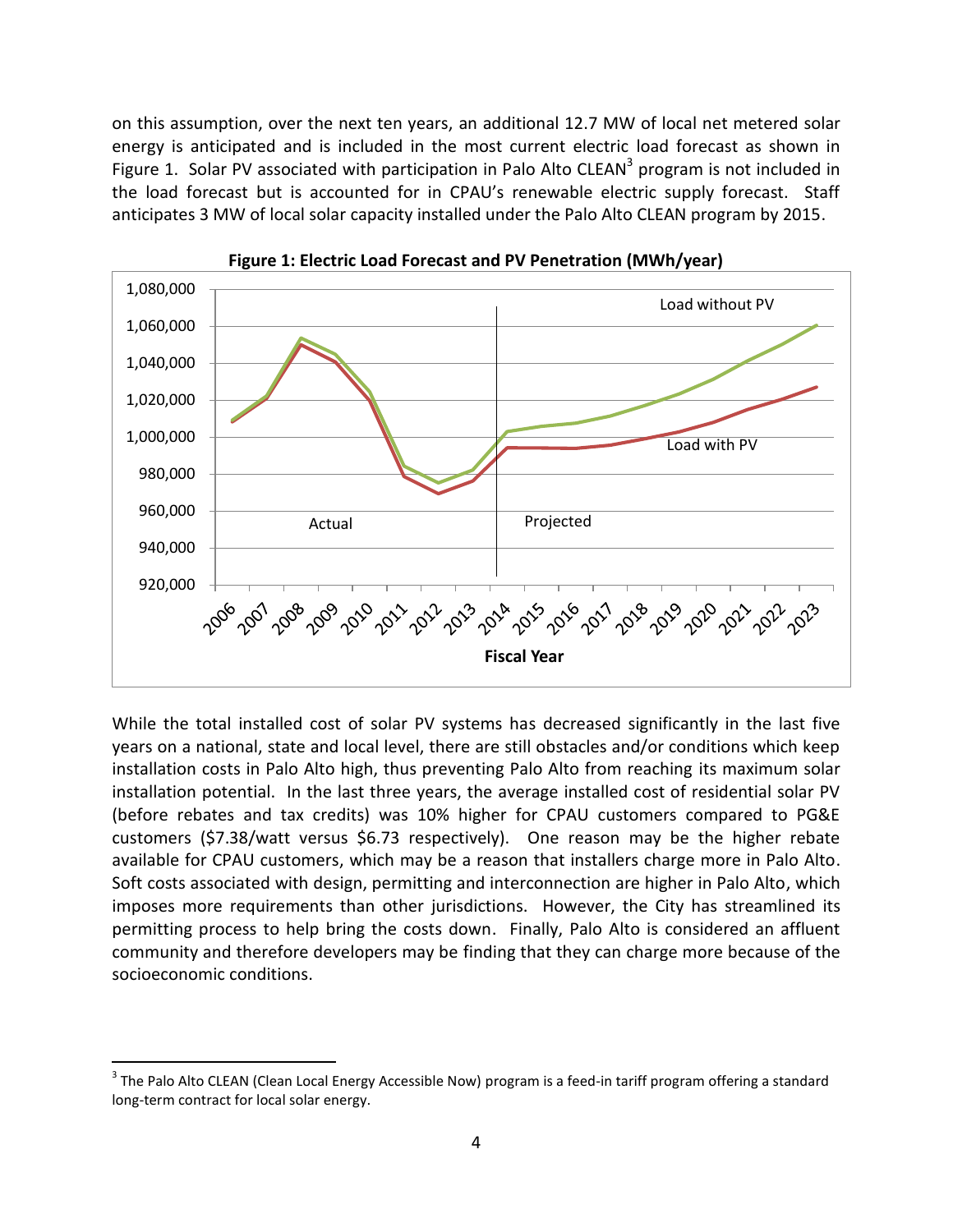# **Local Solar Plan**

The goal of the proposed Local Solar Plan (Attachment A) is to develop a tailored solar roadmap to encourage cost-effective adoption of solar technologies in Palo Alto in keeping with the City's objectives for environmental sustainability. The proposed Local Solar Plan contains the following goal, objectives and seven supporting strategies:

### *Goal*

To increase the penetration of local solar installations from about 0.7% of the City's total energy needs in 2013 to 4% by 2023.

### *Objectives*

- 1. Facilitate the development of local, safe and cost-effective solar in Palo Alto to meet the diverse needs of the community
- 2. Reduce the cost of installing solar in Palo Alto and become a leader in promoting renewable distributed generation through solar installations
- 3. Understand the community's solar potential and diverse needs and develop solar programs accordingly
- 4. Remove internal obstacles to minimize cost and achieve greater solar potential
- 5. Promote solar installations in a cost effective and safe manner
- 6. Leverage industry resources to the extent possible
- 7. Deploy industry best practices

### *Strategies*

- 1. Remove internal system and institutional barriers which increase "soft" costs and may impede adoption of solar in Palo Alto
- 2. Develop proper policies, incentives, price signals and rates to encourage solar installation
- 3. Assess technical and market potential of solar in Palo Alto
- 4. Implement policies and programs to increase solar system installations on CPAU customer sites with good solar access
- 5. Facilitate and/or develop new programs to encourage new participants to participate in developing local solar installations
- 6. Maximize solar installations on City-owned facilities
- 7. Educate the community on the benefits of solar through information and demonstration projects

The proposed Local Solar Plan includes several tasks and/or initiatives in support of the goal, objectives and strategies. The intent is to implement the Local Solar Plan over the next two years with a focus on developing several solar programs intended to reflect the different interests in the Palo Alto community.

The proposed Local Solar Plan requires staff to further evaluate the merits of community solar programs and/or other initiatives, such as a group-discount program, along with identifying several strategies to reduce hurdles to install PV in Palo Alto, reduce the cost of installing PV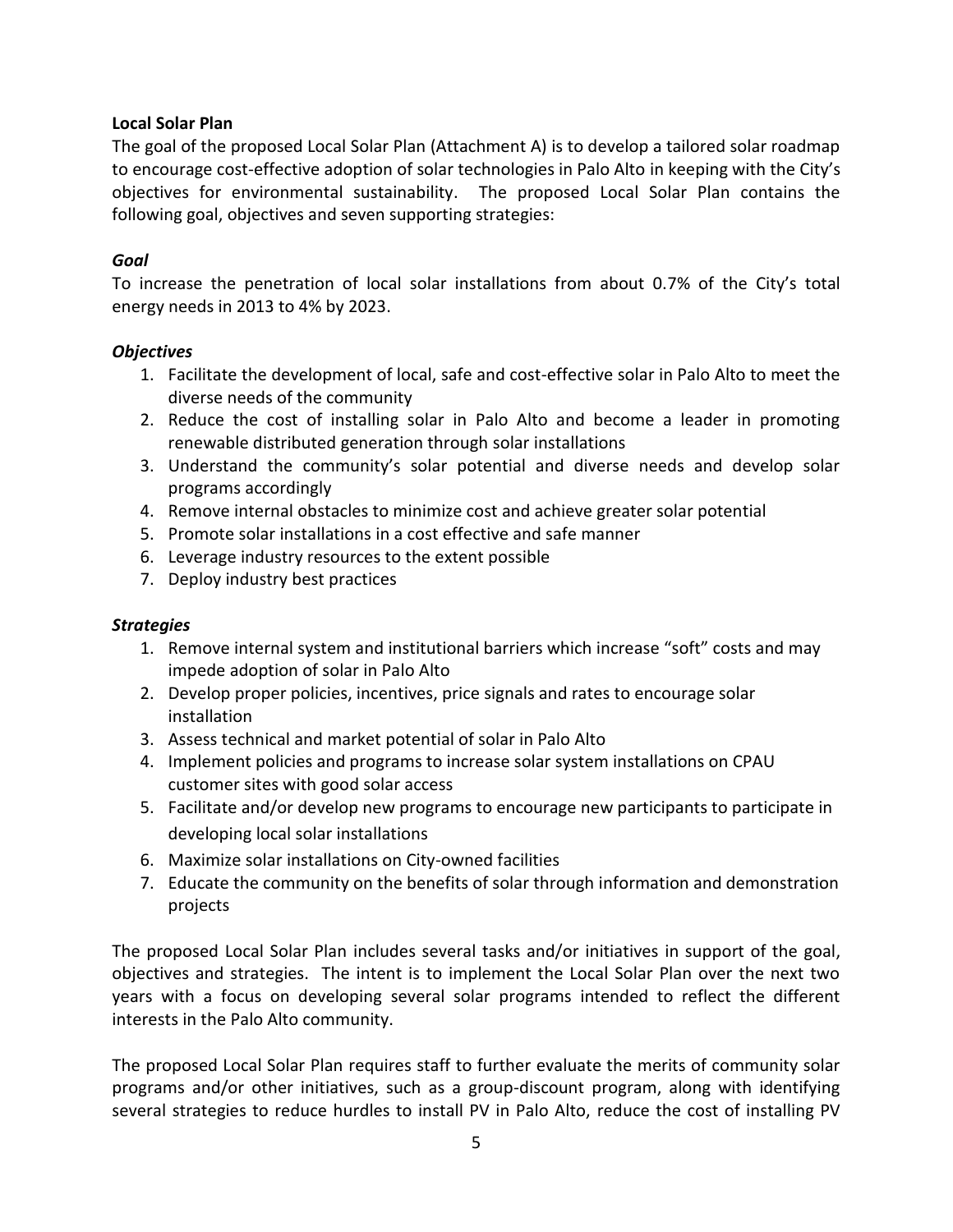and/or provide information/demonstrations to help residents and business decide if one of the City's solar programs makes sense for them. Staff intends to return to the UAC and Council with specific program details, including resource and funding needs for each program developed.

Specifically, the proposed Local Solar Plan includes the development of at least two community solar programs to facilitate solar for those customers who either don't have good solar access, cannot support solar at their own premise due to size or home/business ownership status, or want to contribute towards solar for the benefit of a community-based organization, such as local schools.

The main tasks in the Local Solar Plan are to develop new programs to encourage local PV system installations and are described below:

# *1. Develop a community solar donation program to be implemented by Fall 2014*

In a community solar donation program, participants contribute funds towards building PV systems on community buildings such as schools or other community and/or nonprofit facilities. The projects could be funded in many ways, including donations from participants through monthly contributions of (e.g., \$5 to \$10) through their utility bill. In addition, members of the community or businesses could donate additional funds on a one-time basis for the installation of the systems. Alternately, funds could be gathered for specific projects though a crowd funded, or "kick-starter" type, campaign.

When sufficient funds are collected, the City would contract with a developer to build and operate the PV systems. Participants could vote to select sites from a set of locations identified as good candidates.

This program takes the least amount of staff time to develop, and is, therefore, the first program under the Local Solar Plan that staff is able to implement. Staff expects to return to Council with a community solar donation program proposal by August 2014 that could be implemented by October 2014.

# *2. Develop a community share program to be implemented by July 2015*

In a community solar share program, participants pay for a share of the cost of a larger system that would be installed on a local building. This would be valuable for customers who may not be good candidates for solar PV on their own homes or businesses (due to shading, or other roof or access issues) and could be cheaper per kilowatt (kW) installed due to economies of scale. For example, 100 participants could each pay 1% of the cost of a system and virtually receive 1% of the energy output from the PV system. The City's Utility billing system may require modifications to implement "virtual net-metering" to make the participant's experience similar to customers with PV on their own roof.

A community solar investment program is a variation of the solar share program described above. In this program, participants would pay for a share of the cost of a PV system that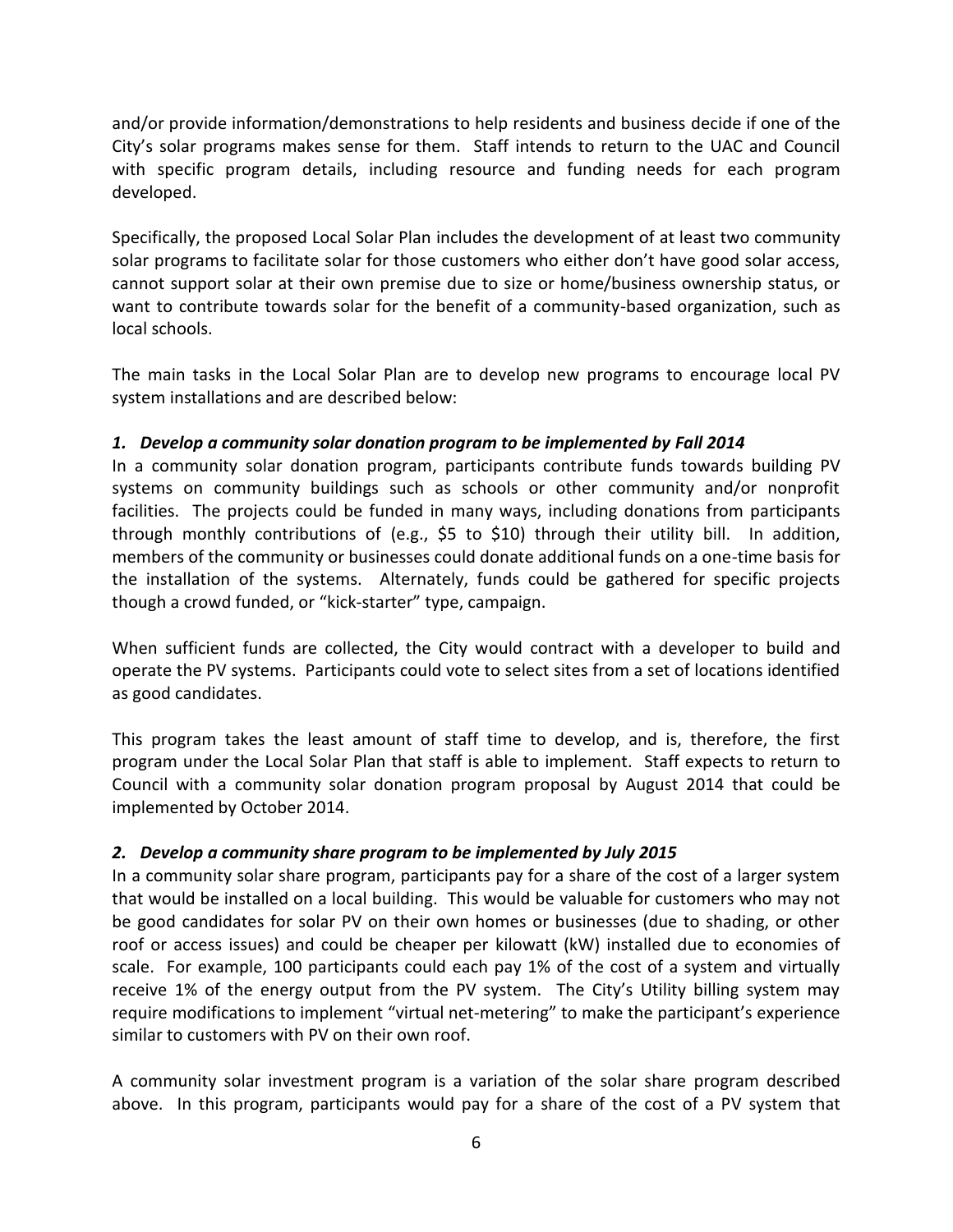would be installed on a local building. For example, 100 participants could each pay 1% of the cost of a system and receive 1% of the income derived from the sale of the energy produced from the system. In this case, CPAU would buy the energy using a long-term power purchase agreement.

Staff expects to outsource the administration of a community share program and would need to identify changes that may be required to the City's Utility billing system. Staff expects to return to Council with a community solar program proposal by October 2014 that could be implemented by March 2015.

# *3. Develop a solar group-discount program to be implemented by January 2016*

The goal of a group-discount, solar PV program is to lower the cost of installing PV systems in Palo Alto. In this program, CPAU would likely engage a third-party administrator to offer a group-discount program for solar PV and solar water heating systems to interested customers at a lower purchase or lease cost. CPAU could participate in existing group-discount programs offered by local governments (through ICLEI USA, for example). The program administrator would provide turnkey services including: offering consumer education, preparing a Request for Proposal for local contractors to provide solar PV and solar water heating systems to the interested CPAU customers, and managing the installation contracts. Contractor selection would be based on experience, installation services, cost, financing, and system quality. The program participants would pay the full cost of administering the program.

Staff expects to return to Council with a solar group-discount program proposal by July 2015 that could be implemented by January 2016. This program would be available after staff expects that the rebates from the PV Partners program will run out.

# *4. Develop a plan to install PV at City-owned facilities*

CPAU staff has worked with Community Services, Planning, Public Works and Real Estate staff to review City-owned sites for their suitability for solar PV installation based on solar access, property leases, future redevelopment plans and whether the buildings are historical. Staff has concluded that the parking garages have good potential for a first solar project on City-owned facilities. Public Works staff has engaged the non-profit CLEAN Coalition to draft a Request for Proposals to solicit bids for installing PV systems on the City-owned garages using a variety of ownership and leasing options. If the proposals have merit, staff would request Council approval, as appropriate, of any lease agreements.

In addition, staff will continue to investigate mechanisms to install PV systems on other Cityowned facilities and develop a plan to complete those installations. Staff expects to complete the plan for City-owned facilities by July 2014.

# **NEXT STEPS**

Staff will seek Finance Committee support of the proposed Local Solar Program in March 2014 and Council approval in April 2014. Provided Council approves the proposed Local Solar Plan, staff intends to develop the programs and will return to the UAC, Finance Committee and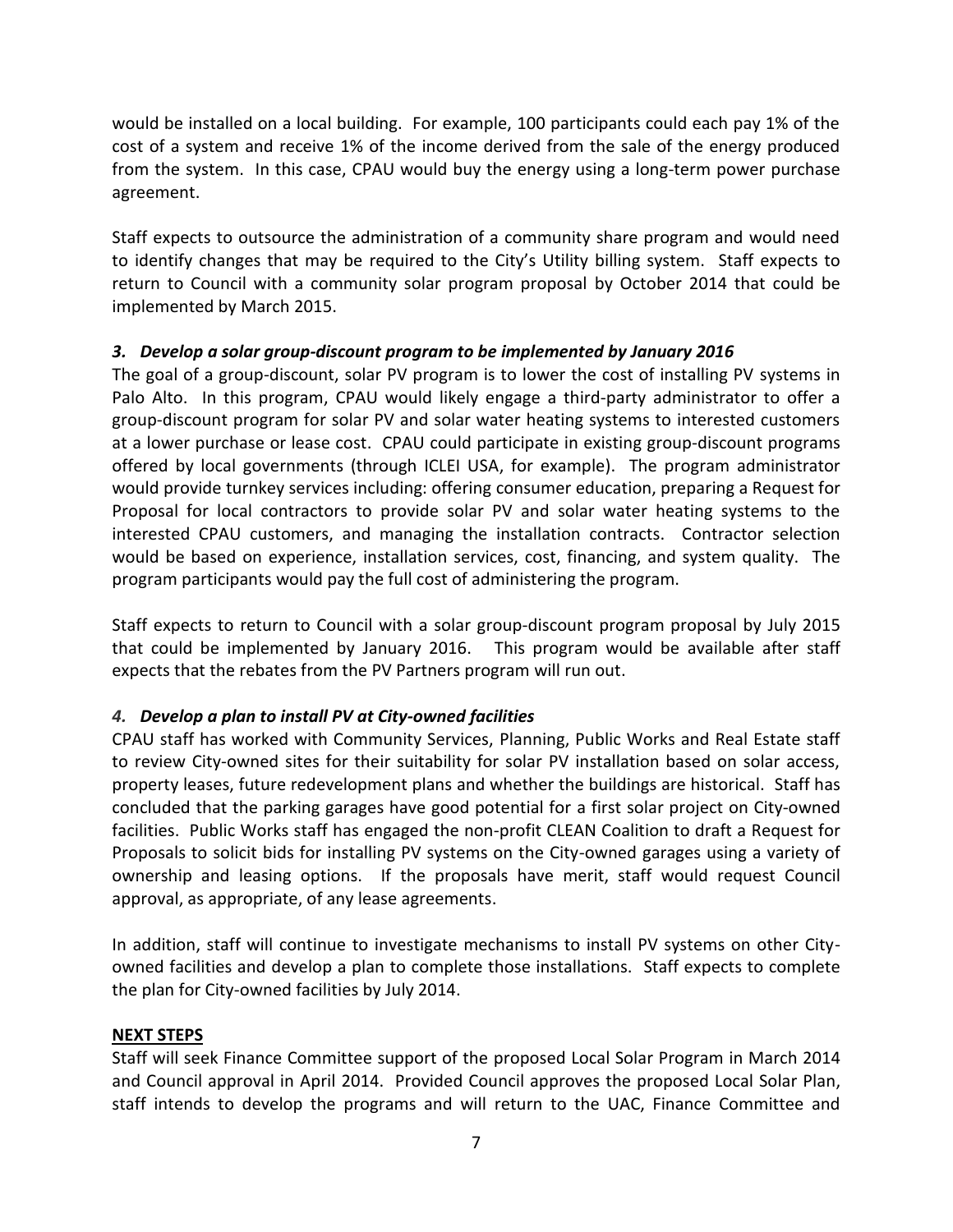Council for recommendations and specific approval of programs. At that time, staff will include a description of the program and potential participation, benefits and costs and include funding and resource needs. Table 2 is a tentative timeline for seeking Council approval on specific solar programs in the Local Solar Plan.

|    |                               | <b>UAC</b><br><b>Review</b> | Finance Comm.<br>Review | <b>Council</b><br><b>Review</b> | Program<br>Launch |
|----|-------------------------------|-----------------------------|-------------------------|---------------------------------|-------------------|
|    | 1. Community Donation Program | June 2014                   | <b>July 2014</b>        | Aug. 2014                       | Oct. 2014         |
|    | 2. Community Solar Program    | Nov. 2014                   | Dec. 2014               | Jan. 2015                       | <b>July 2015</b>  |
| 3. | Group-discount Program        | May 2015                    | <b>June 2015</b>        | <b>July 2015</b>                | Jan. 2016         |

Table 2: Tentative Timeline for Major Programs

#### RESOURCE IMPACTS

Approval of the Local Solar Plan will not impact budget resources for fiscal year 2014. Staff resources will be impacted for the programs contained in the plan and as such staff may seek consulting and program administration services to assist with the implementation of the Local Solar Plan. Staff will identify resource impacts and will seek Council approval for funds to implement specific programs as needed.

### POLICY IMPACTS

Approval of the Local Solar Plan is consistent with existing solar legislative mandates and is in support of the 1) City's Climate Protection Plan; 2) CPAU's Long-term Electric Acquisition Plan; and 3) CPAU's Strategic Plan.

### ENVIRONMENTAL IMPACTS

Approval of the Local Solar Plan does not meet the California Environmental Quality Act's (CEQA) definition of "project" under California Public Resources Code Sec. 21065, thus no environmental review is required. Construction of individual solar systems on buildings in the community may be subject to CEQA review and will be addressed as needed, as each of the Local Solar Plan's individual sub-programs are brought forward.

#### **ATTACHMENTS**

A. Local Solar Plan

B. Summary of State Mandates and Current Solar Programs

PREPARED BY:

Lindsay Joye, Marketing Engineer Monica Padilla, Senior Resource Planner Anthony Enerio, Manager, Utilities Marketing Services<br><del>Ja</del>ńe Ratchye, Assistant Director, Resource Management

REVIEWED BY:

DEPARTMENT HEAD:

MAVING<br>Valerie O. Formg, Director of Utilities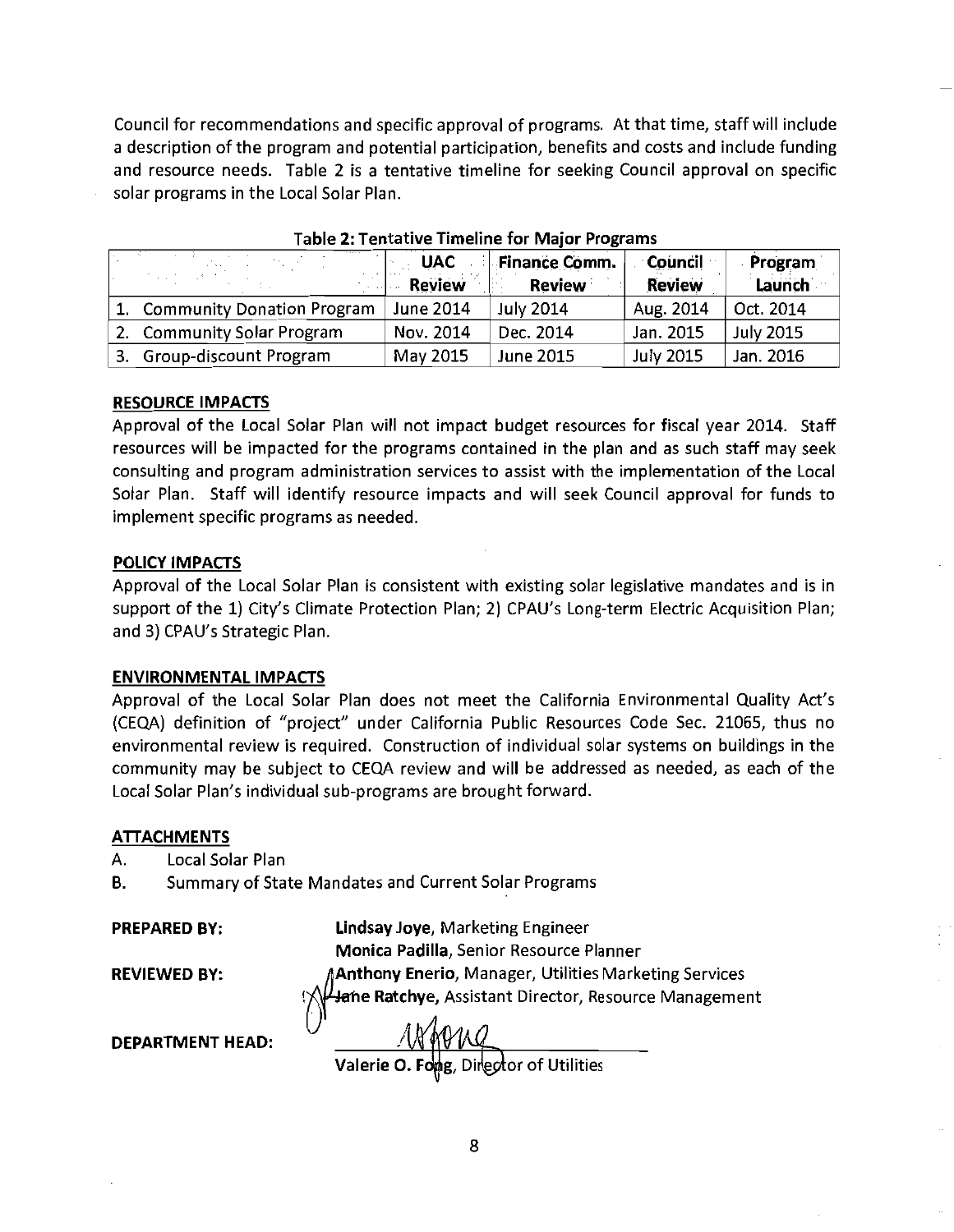# **City of Palo Alto Utilities – Local Solar Plan**

# **Goal**

To increase the penetration of local solar installations from about 0.7% of the City's total energy needs in 2013 to 4% by 2023.

# **Objectives**

- 1. Facilitate the development of local, safe and cost-effective solar in Palo Alto to meet the diverse needs of the community
- 2. Reduce the cost of installing solar in Palo Alto and become a leader in promoting renewable distributed generation through solar installations
- 3. Understand the community's solar potential and diverse needs and develop solar programs accordingly
- 4. Remove internal obstacles to minimize cost and achieve greater solar potential
- 5. Promote solar installations in a cost effective and safe manner
- 6. Leverage industry resources to the extent possible
- 7. Deploy industry best practices

# **Strategies**

- **1. Remove internal system and institutional barriers which increase "soft" costs and may impede adoption of solar in Palo Alto** 
	- a. Work with the Development Center, Planning and Utilities to identify further improvements to streamline the solar permitting process.
	- b. Promote advancements in the City's permitting process to community and solar developers.
- **2. Develop proper policies, incentives, price signals and rates to encourage solar installation** 
	- a. Solar Policy and Rate Design explore rate structures that balance cost of service with the City's policy to promote the development of new solar systems in Palo Alto.
		- i. When evaluating new solar policies, evaluate the impact, if any, on non-solar ratepayers.
	- b. City of Palo Alto Utilities (CPAU) Billing System explore modifications to the billing system and/or evaluate:
		- i. Incorporating net metering information on the monthly bills
		- ii. Virtual net metering to allow the sharing of net metering bill credits across accounts
	- c. CPAU Incentives assess providing rebates or other incentives after the SB1 mandated expenditures are exhausted, the Federal Investment Tax Credit has been reduced from 30% to 10% and the net-metering cap has been met, to continue to encourage local solar installations.
	- d. Leverage available resources for solar policy and program development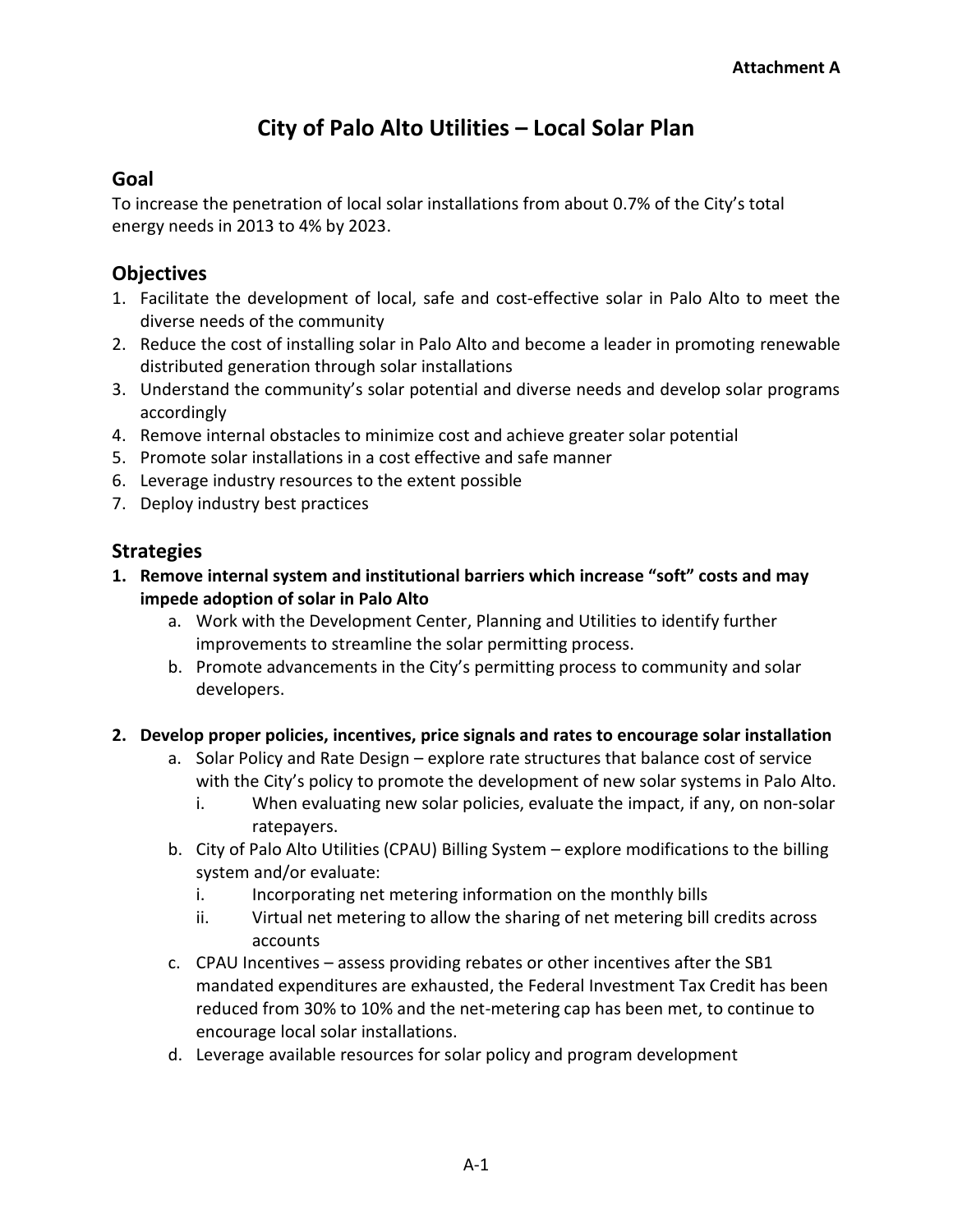- i. Participate in the Federal Department of Energy's American Solar Transformation Initiative to receive free services including development of a customized solar road map
- ii. Request assistance from existing membership in Solar Electric Power Association and ESource
- iii. Consider partnering with regional cities, counties and the State of California in developing solar programs
- e. Advocate at a local, regional and state level for effective rules, regulations and legislation to promote cost effective and fair solar development
	- i. Coordinate with other municipal utilities through the Northern California Power Agency (NCPA) and the California Municipal Utilities Association (CMUA) on state legislation related to solar

# **3. Assess technical and market potential of solar in Palo Alto**

- a. Review commercial and residential sites to determine solar technical potential
- b. Determine cost drivers for installing solar in Palo Alto
- c. Utilize other industry studies to develop a feasible and marketable potential
- d. Develop a database of solar potential for use by developers
- e. Assess the impacts of PV on CPAU's distribution system
- **4. Implement policies and programs to increase solar system installations on CPAU customer sites with good solar access**
	- a. Continue to promote the PV Partners program to achieve the 6.5 MW of installation by 2017, per CA SB1
	- b. Continue to promote the Palo Alto CLEAN (feed-in-tariff) program and revamp the marketing of Palo Alto CLEAN to facilitate the coordination of potential sites with developers and property owners/managers to achieve some level of participation
		- i. Annually re-assess the avoided cost of local renewable energy and recommend adjustments to the CLEAN offer price and contract terms, as appropriate
		- ii. Investigate developers' concerns with Palo Alto CLEAN program rules
		- iii. Continue to educate commercial property owners about the CLEAN program
	- c. Evaluate solar project financing options

 $\overline{a}$ 

- i. Coordinate with the California FIRST Property Assessed Clean Energy (PACE) program which allows solar system owners to borrow funds for the PV installation and pay it back on their property tax bills over a term equal to the expected system life (20 years).
- ii. Partner with local lenders to offer solar financing<sup>1</sup>

 $^{\text{1}}$  See an example of such a program from New Jersey's Public Service Enterprise Group her: <http://www.pseg.com/home/save/solar/index.jsp>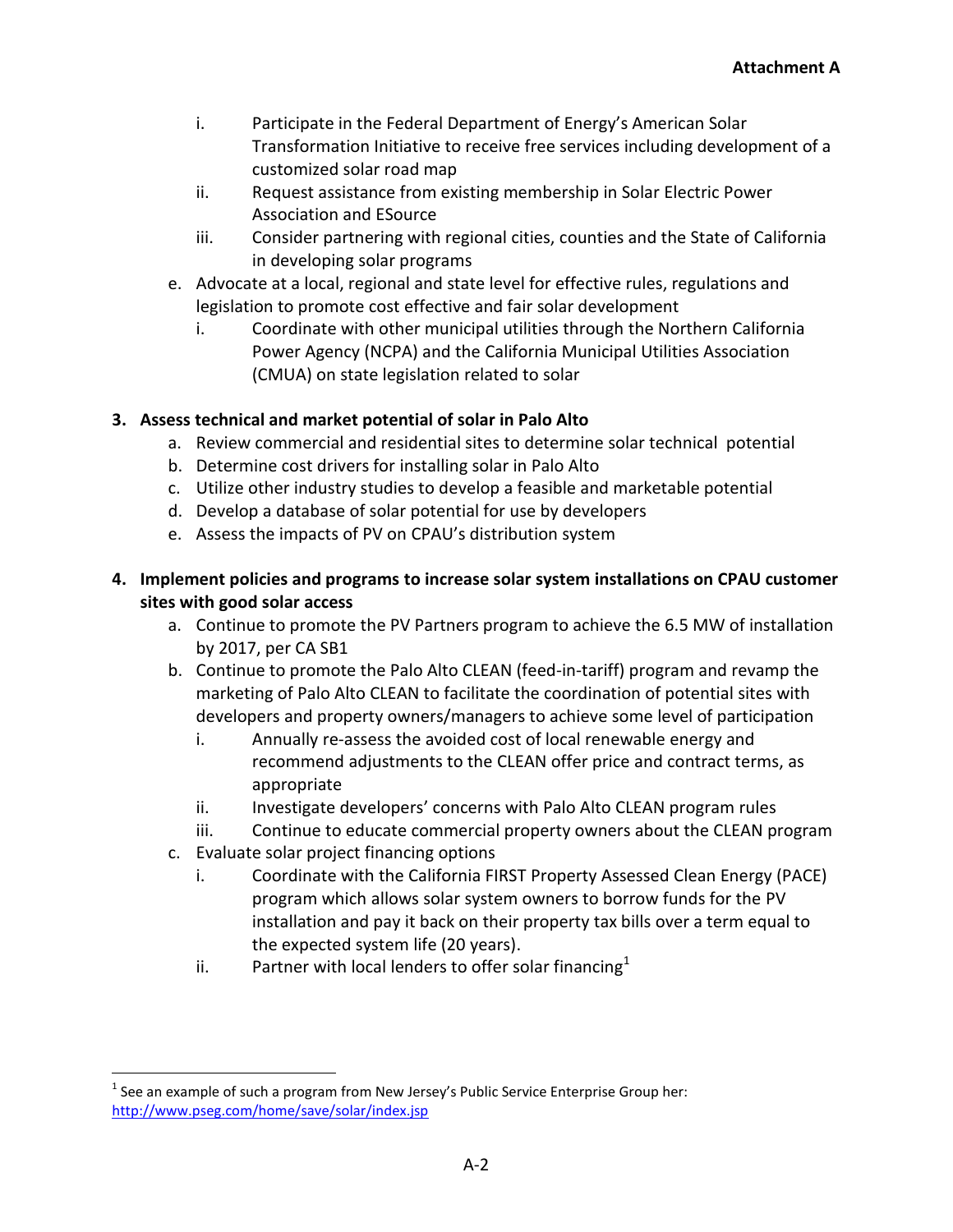- **5. Facilitate and/or develop new programs to encourage new participants to participate in developing local solar installations.**
	- a. Investigate group-discount solar PV program options to allow/facilitate Palo Alto residents to pool their buying power to secure significant discounts, making installing solar on their home simple and more affordable.
		- i. Leverage existing group-discount programs offered to regional residents and company employees.
	- b. Develop a community solar program for the benefit of community members that do not have good solar access but have the desire to invest in local solar.
		- i. Evaluate program design options that allow CPAU customers to invest in a share of a new larger-scale solar PV installations located in Palo Alto
		- ii. Evaluate options for providing value back to customer investors, including:
			- (1) Evaluate CPAU's ability to provide monthly payments (in \$) on the customer's Utilities bill
			- (2) Evaluate CPAU's ability to offer "virtual net metering" so that energy produced (in kWh) from a solar system could be reflected on customers' Utilities bills. [Note that the billing system challenges may be substantial for this option.]
			- (3) Evaluate providing payments to customers via a third-party administrator separate from the Utilities bill.
		- iii. Evaluate outsourcing the administration of the community solar program to provide the following:
			- (1) Develop the community solar program
			- (2) Perform program marketing
			- (3) Identify installation sites
			- (4) Manage the solar installation contract
			- (5) Own, operate and maintain the PV installation (or contract with a thirdparty)
	- c. Develop a solar donation program for community members to donate to public sector and non-profit organizations which may benefit from solar, but can't afford the investment on their own.
		- i. Work with PAUSD and other non-profits to identify sites. Potential installation sites include public sector and non-profit locations which are ineligible to receive federal tax subsidies.
		- ii. Evaluate alternative mechanisms to provide donations to sustain the program, including:
			- (1) Reformulating the suspended PaloAlto**Green** electric program as a mechanism to provide ongoing donations;
			- (2) Developing a bill donation mechanism to raise funds; or
			- (3) Developing on-line or crowd-funded sources to raise ongoing funds.

# **6. Maximize solar installations on City-owned facilities**

a. Assist Public Works in evaluating leasing City-owned facilities with low electric consumption (elevated garages and surface parking lots) to a solar developer who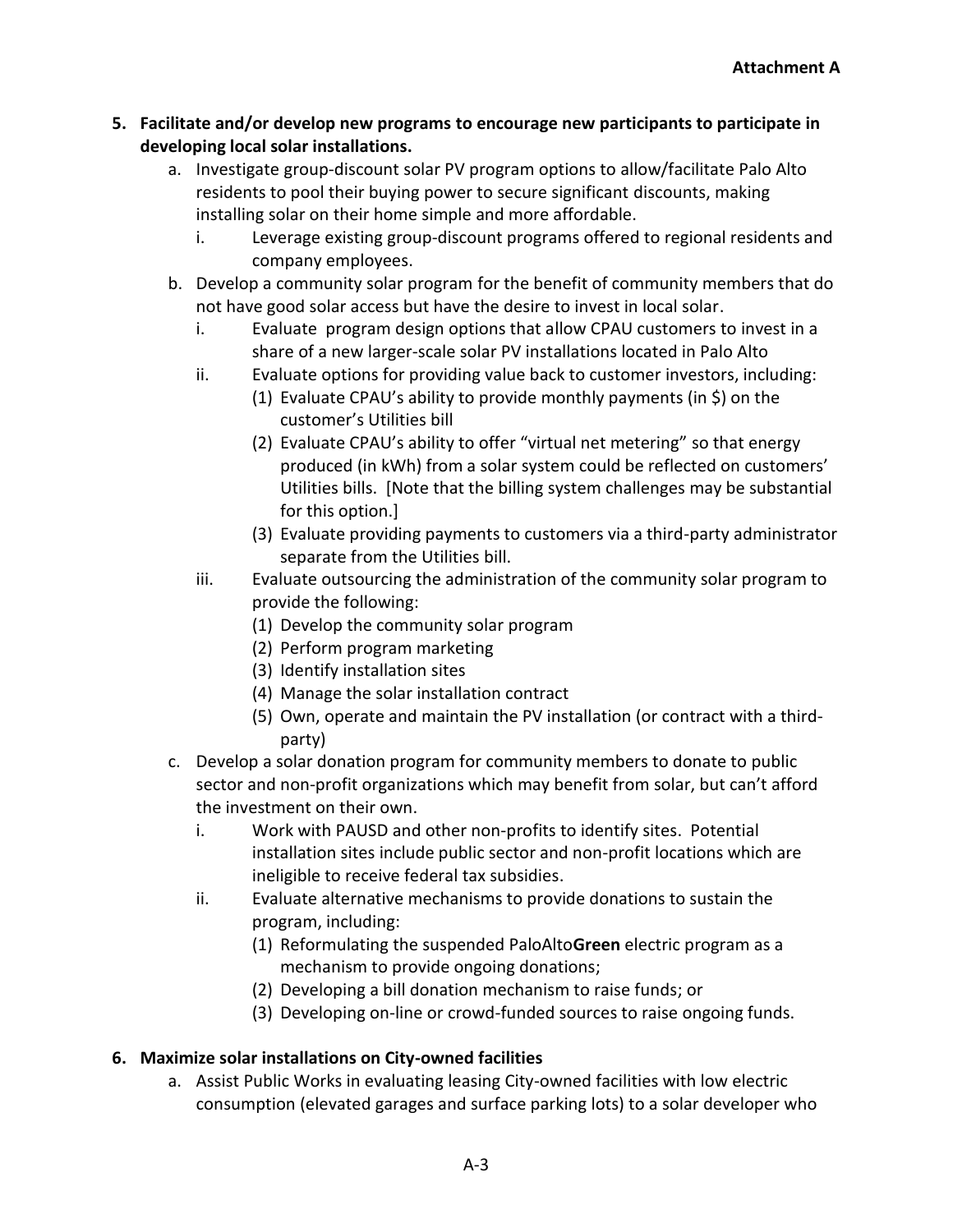could install solar PV systems and would be compensated under the Palo Alto CLEAN program.

b. Assist Public Works in investigating installing net-metered solar on City-owned sites to reduce the City's annual electric costs (and benefit the General fund).

# **7. Educate the community on the benefits of solar through information and demonstration projects**

- a. Develop solar demonstration projects on City and public facilities
- b. Promote the benefits of PV systems together with fuel switching (replacing end-oflife gas appliances with electric appliances or replacing a gasoline vehicle with an electric vehicle or a plug-in hybrid vehicle) strategies to reduce greenhouse gas emissions.
- c. Investigate developing a "one-stop-shop" model (e.g., Wave-one).
- d. Develop "how to go solar" promotional materials which allows customers to evaluate several solar options.
- e. Develop direct marketing for small commercial/business customers.
- f. Develop a database of solar projects installed throughout the community as "case studies" and promote them through CPAU's web site.
- g. Promote new innovative solar technologies using the CPAU Emerging technology Program
	- i. Thermoelectric paint
	- ii. PV & batteries
	- iii. Building-integrated PV (BIPV)
	- iv. White roofs
	- v. Microgrids
	- vi. Solar shingles
	- vii. Solar thermal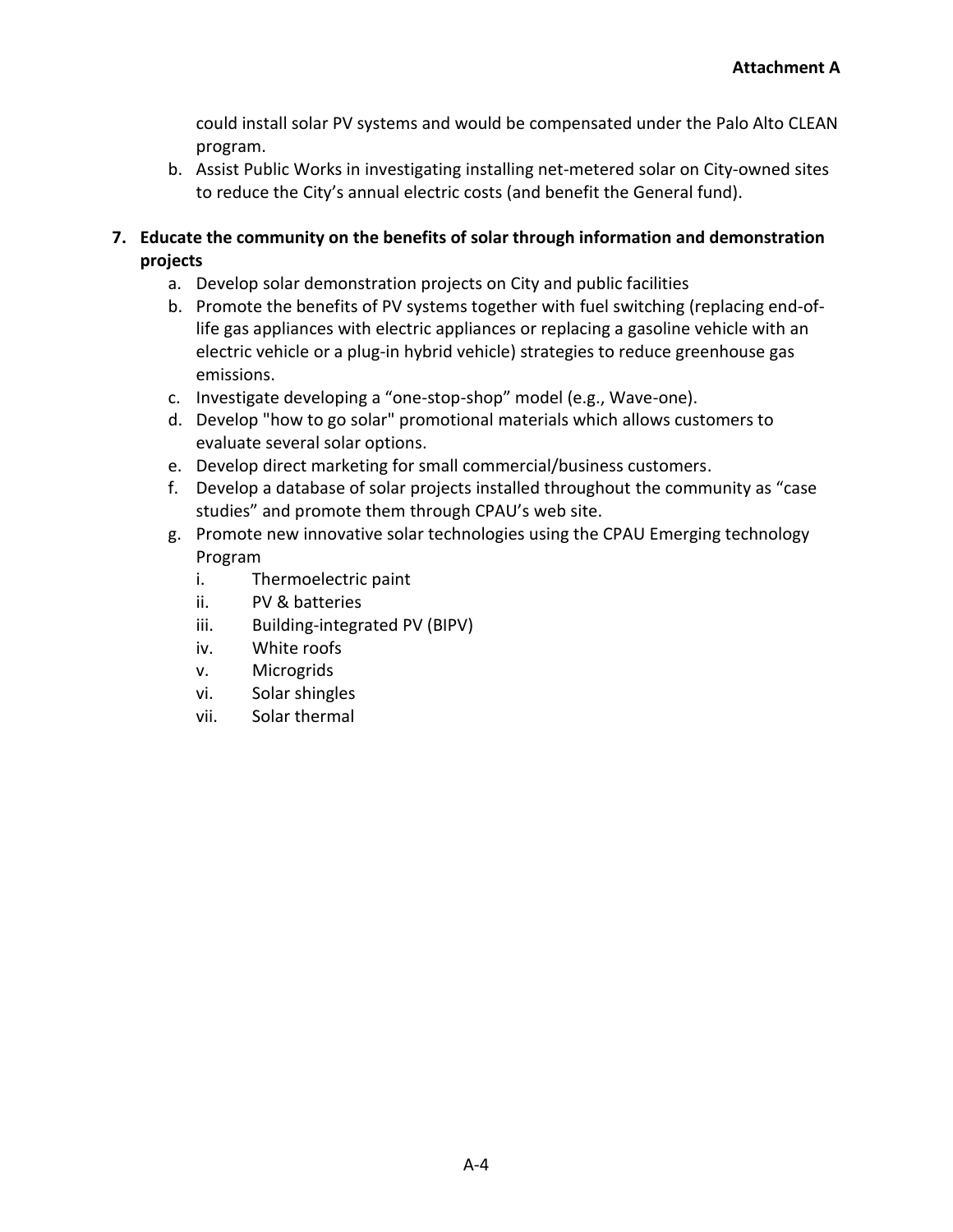# **City of Palo Alto Utilities Mandates and Current Solar Program Offerings**

# **Current Palo Alto Solar Programs**

- 1. **PV Partners Rebate Program**: This program provides incentives for Palo Alto solar electric photovoltaic (PV) installations which generate electricity that is used on site and lowers the facility's electric bill. Mandated by California law, the funds are reserved on a first-come, first-served basis and are expected to be depleted by 2015.
- 2. **Solar Water Heating Rebate Program**: This program provides incentives for Palo Alto solar water heating systems that generate hot water for domestic water heating uses. The funding for the Solar Water Heating program was mandated by California law and is expected to last for at least five years due to slow customer adoption of solar water heating systems.
- 3. **Palo Alto Clean Local Energy Accessible Now (Palo Alto CLEAN) Program**: This program offers payment for the electricity generated from Palo Alto solar electric PV installations where the electricity is not used on site but is sold to the City of Palo Alto Utilities for the renewable electricity portfolio. A Power Purchase Agreement establishes a fixed price per unit of electricity delivered to the Palo Alto electric grid over a twenty-year term.

More detailed descriptions of these three programs are provided below.

### **State Mandates**

 $\overline{a}$ 

California has adopted several key pieces of legislation to promote renewable energy and the installation of rooftop solar. Adopted in 2007, California's Million Solar Roofs bill (Senate Bill 1, or SB1) requires that all load serving entities such as CPAU, provide incentives in the form of rebates to encourage the installation of 3,000 megawatts (MW) of solar PV systems in California by 2017. The City's proportionate share of the statewide goal is 6.5 MW by 2017 for a total of \$13 million in rebate funds. As of September 30, 2013, 3.9 MW of solar PV has been installed on customer sites and an additional 2.5 MW of new PV installations are pending completion. CPAU expects the SB1 funds to be fully reserved by December 2014.

In 1996 California state law required all electric load serving utilities to offer net energy metering<sup>1</sup> to eligible customers with a solar PV system, up to a defined maximum cap based on the load serving entity's total customer peak demand. Under current law, the net energy

 $^1$  Net energy metering is a special billing arrangement that provides a bill credit to customers with solar PV systems for the full retail value of the electricity their system generates. Under net energy metering, the customer's electric meter keeps track of how much electricity is consumed by the customer and how much excess electricity is generated by the system and sent back into the electric utility grid. Under CPAU Rules and Regulations, and consistent with California law, the bill credit cannot be cashed out and can only be used to offset future electric consumption charges on the same account.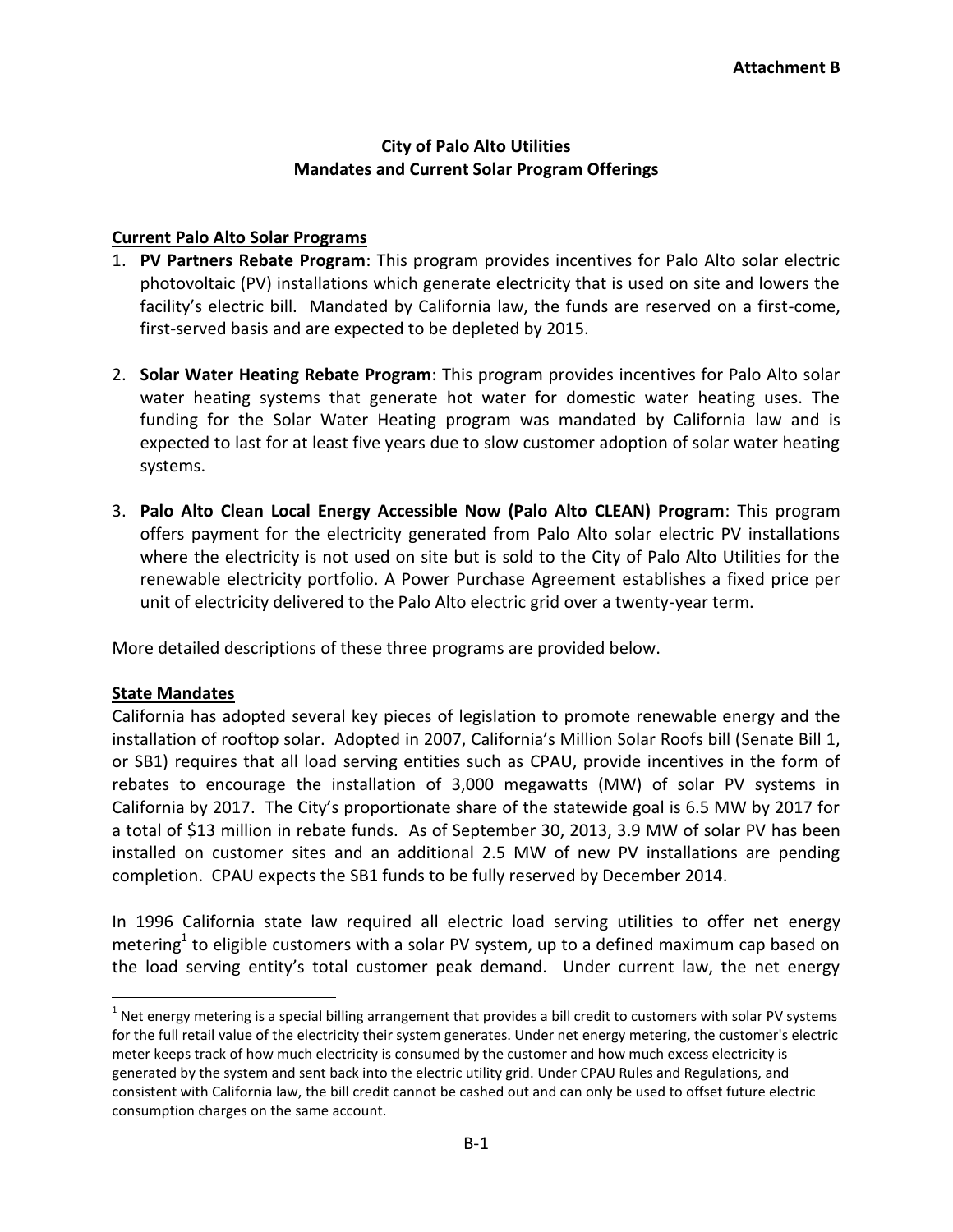metering cap is 5% and as of September 30, 2013, the City has 565 customers on net energy metering, for a total of 3.9 MW of PV capacity representing 2.1% of the City's peak electric demand.

In 2007, California State law (Assembly Bill 1470) established a requirement for all natural gas utilities to offer rebates for solar water heating systems. In 2008, the City launched the solar water heating incentive program and as of September 30, 2013, 40 residential and two commercial customers have installed solar water heating systems.

California Assembly Bill 920 (2009) requires electric utilities to offer the option for solar customers with net energy metering to receive compensation for "net surplus electricity". Net surplus electricity is the electricity generated by an eligible customer measured in kilowatthours over a 12-month period that exceeds the amount of electricity consumed by the customer. AB 920 states that the utility can count the purchased net surplus electricity toward its Renewable Portfolio Standard (RPS)<sup>2</sup> requirements.

In addition, California's governor Jerry Brown has established a distributed generation<sup>3</sup> (DG) goal of 12,000 MW. Solar is expected to play an important part in meeting the governor's DG goals and staff expects legislation or incentives will be developed in support of a DG goal. On a national level, solar makes up more than 90% of all DG<sup>4</sup>. While the City does not have a specific DG goal, CPAU currently offers incentives through the "Power from Local Ultra-clean Generation Incentive" (PLUG-In) program to promote DG, including from fossil-fueled resources. The PLUG-In program is planned to be revamped or terminated as the program no longer meets the City's carbon neutrality objectives. Local solar is expected to continue to be the City's primary DG resource in the future.

### **Current Program Detailed Descriptions**

### **1. PV Partners**

 $\overline{a}$ 

The PV Partners program started in 1999 with a limited annual budget of \$200,000 paid from the funds collected by the electric Public Benefits charge. From 1999 through 2006, 166 PV systems were installed for a total of 598 kilowatts (kW) with an average rebate of \$3.22 per  $\mathsf{Watt}^5.$ 

 $2$  The annual amount of net surplus electricity generated in Palo Alto is minimal and therefore is not currently counted towards the City's RPS.

 $3$  Distributed generation (DG) refers to power produced at the point of consumption which is connected to the host utility's distribution system. DG is typically a small-scale energy resource ranging in size from 3 KW to 10 MW, but can be larger. DG may be sourced through fossil-fuel energy (e.g. natural gas) or renewable resources including bio-fuel, wind or solar or be in the form of combined-heat-and-power (sometimes called co-generation) or fuel cells.

<sup>&</sup>lt;sup>4</sup> American Public Power Association, Distributed Generation, An Overview of Recent Policy and Market Developments – November 2013.

<sup>&</sup>lt;sup>5</sup> All power units (Watts, kilowatts (kW), and megawatts (MW)) are rated using the California Energy Commission (CEC) rating standard. The CEC-AC rating standards are based upon 1,000 Watt/m² solar irradiance, 20 degree Celsius ambient temperature, and 1 meter/second wind speed. The CEC-AC Watt rating is lower than the nameplate rating at Standard Test Conditions (STC).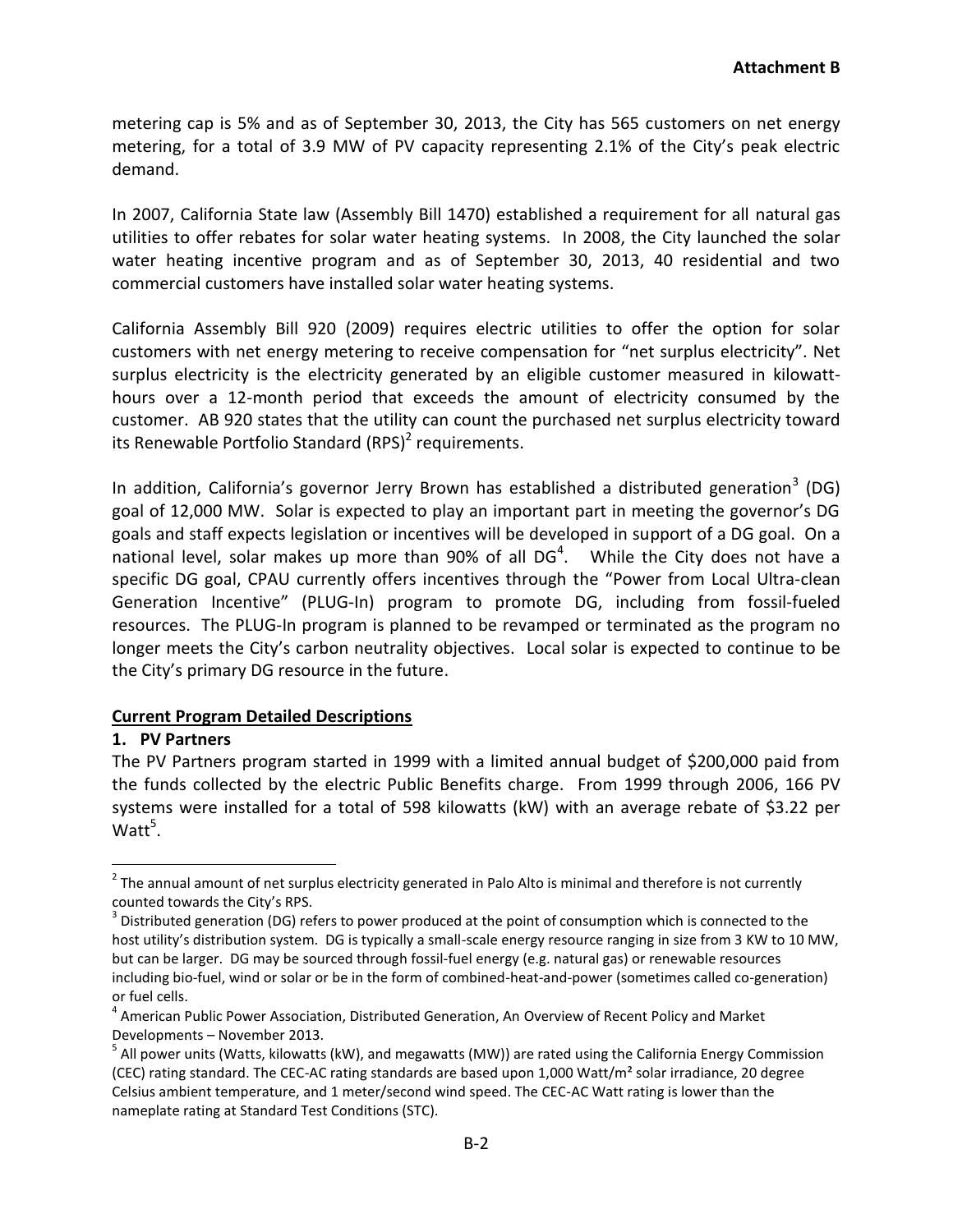In 2006, the California Million Solar Roofs Bill (SB1) established a goal to add 3,000 megawatts (MW) of new PV systems over ten years for the entire state and Palo Alto's share is 6.5 MW. To meet the SB1 requirements, CPAU increased the PV Partners Program budget to \$13 million over ten years. The total budget is divided into ten steps, each funded at \$1.3 million. Each step is allocated across four customer classes: residential, small and medium commercial, large commercial and non-profit/public sector. SB1 also required that solar rebates be reduced by a minimum of 7% per year to encourage lower installation costs. The average PV Partners rebate for the SB1 goal is \$2 per Watt (\$13 million divided by 6.5 MW).

For PV systems with capacities less than 30 kW, the rebate is paid in a single check to the system owner. For systems 30 kW and larger, the rebate is paid monthly for five years based on the metered PV system generation (using a revenue-grade generation meter which is separate from the City's net energy meter). Customers may reserve a PV Partners rebate after they have a purchase contract and have participated in an energy audit. The reservation period is 12 months for retrofits and 24 months for new construction projects. As of September 30, 2013 \$5 million of the SB1 PV Partners funds has been expended, \$6 million has been reserved and staff expects the balance (\$3 million) to be reserved by end of 2014. Table 1 provides a summary of local solar installations through the PV Partners Program.

|              | <b>System Count</b> | Capacity (kW-AC) |
|--------------|---------------------|------------------|
| Year         | per Year            | per Year         |
| 1999         | 4                   | 16               |
| 2000         | 6                   | 16               |
| 2001         | 27                  | 100              |
| 2002         | 22                  | 73               |
| 2003         | 16                  | 40               |
| 2004         | 17                  | 45               |
| 2005         | 20                  | 74               |
| 2006         | 54                  | 233              |
| 2007         | 77                  | 213              |
| 2008         | 85                  | 1,347            |
| 2009         | 57                  | 340              |
| 2010         | 48                  | 503              |
| 2011         | 51                  | 444              |
| 2012         | 40                  | 204              |
| 2013 *       | 42                  | 254              |
| <b>Total</b> | 566                 | 3,904            |

**Table 1: Solar PV Installations in Palo Alto through the PV Partners Program\***

Data through September 30, 2013.

By law, net energy metering must be provided to customers installing PV up to a cap of 5% of the City's peak demand. For Palo Alto, the cap is 9.5 MW. Net energy metering is a special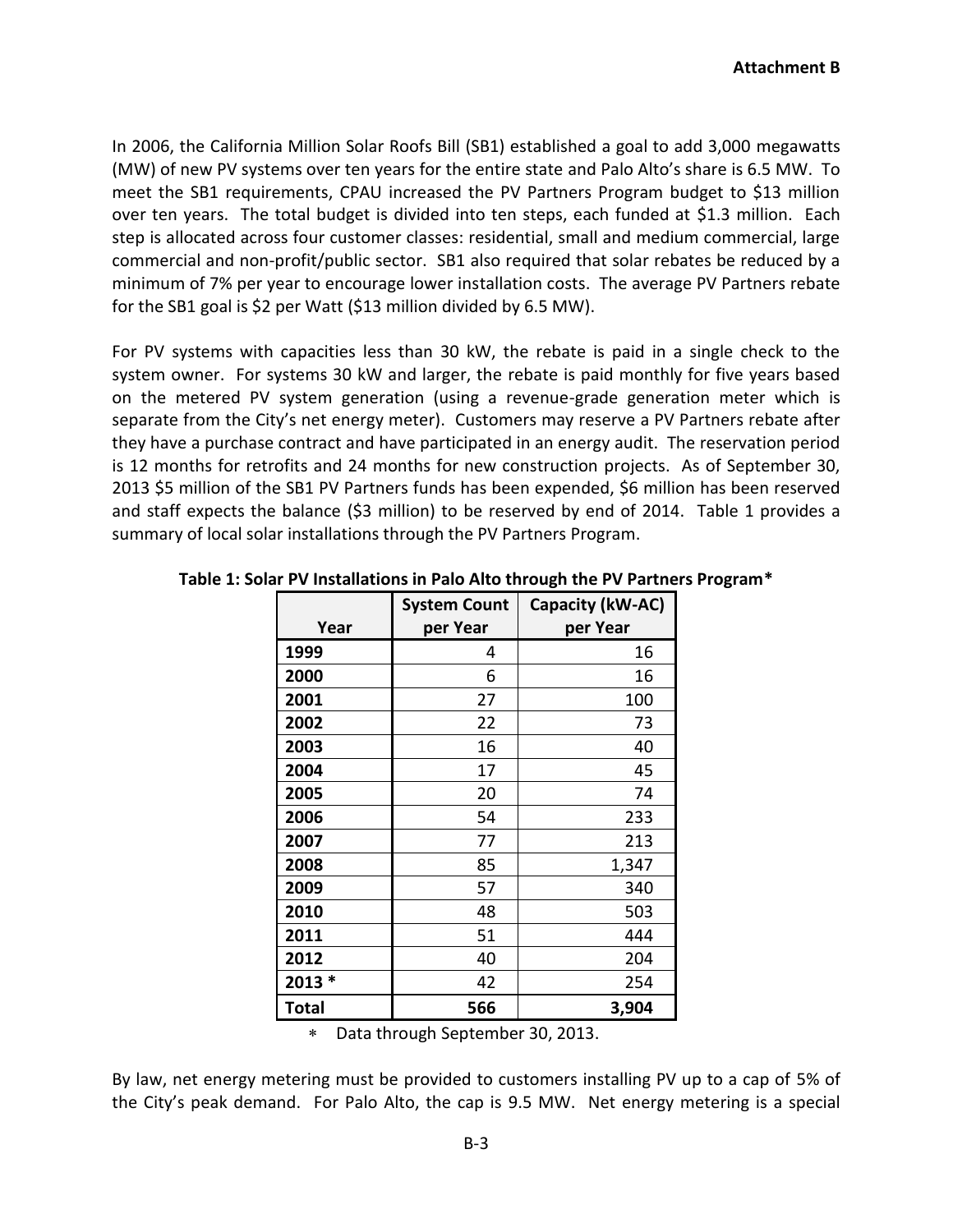billing arrangement that provides a bill credit to customers with solar PV systems for the full retail value of the electricity their system generates. Under net energy metering, the solar customer's electric meter keeps track of how much electricity is consumed by the customer and how much excess electricity is generated by the system and sent back into the electric utility grid. If the customer earns a net metering bill credit, it cannot be cashed out and can only be used to offset future electric consumption charges on the same account. Most solar customers are net consumers and do not generate more electricity than they need in a year.

In addition to monthly net energy metering, state law requires utilities to offer compensation for net surplus electricity, which is the amount of electricity generated which exceeds the amount of electricity consumed over a twelve-month period. The net surplus electricity compensation rate is priced based on the cost of renewable electricity (currently at \$0.05481/kWh) so that no extra cost is borne by other rate payers (beyond the program administration cost).

Table 2 is a summary of PV installations through September 30, 2013 along with forecasted new PV installations.

| Year         | Pending PV    | Unreserved         | Estimated                  | Cumulative | Percent of   | Rebates |
|--------------|---------------|--------------------|----------------------------|------------|--------------|---------|
|              | Partners      | <b>PV Partners</b> | Forecasted PV              | Installed  | <b>Net</b>   | paid    |
|              | Reserved      | Capacity           | Capacity After             | Capacity   | Metering 9.5 |         |
|              | Capacity (kW) | (kW)               | SB1 Funds                  | (kW)       | MW Cap       |         |
|              |               |                    | Depleted <sup>6</sup> (kW) |            |              |         |
| 1999-2013    |               |                    |                            | 3,904      | 41%          | \$7.7M  |
| 2014         | 1,689         |                    |                            | 5,593      | 59%          |         |
| 2015         | 765           | 1,000              |                            | 7,358      | 77%          |         |
| 2016         |               | 1,200              |                            | 8,558      | 90%          |         |
| 2017         |               |                    | 1,320                      | 9,878      | 104%         |         |
| 2018         |               |                    | 1,452                      | 11,330     | 119%         |         |
| 2019         |               |                    | 1,597                      | 12,927     | 136%         |         |
| 2020         |               |                    | 1,757                      | 14,684     | 155%         |         |
| 2021         |               |                    | 1,933                      | 16,617     | 175%         |         |
| <b>TOTAL</b> | 2,454         | 2,200              | 8,059                      |            |              |         |

**Table 2: PV Partners and Net Energy Metering Participation**

# **2. Solar Water Heating Program**

 $\overline{a}$ 

As required by state law, CPAU's Solar Water Heating (SWH) Program provides incentives in the form of rebates to customers who install qualifying solar water heating systems that offset energy used by an existing water heater or boiler for domestic water heating uses. Space heating, pools and spas are not eligible for CPAU SWH program incentives. CPAU currently

 $^6$  Forecasted new PV capacity is estimated using 10% annual growth in net metered installations. Does not include systems installed under the CLEAN program since CLEAN participants are not eligible to receive net metering.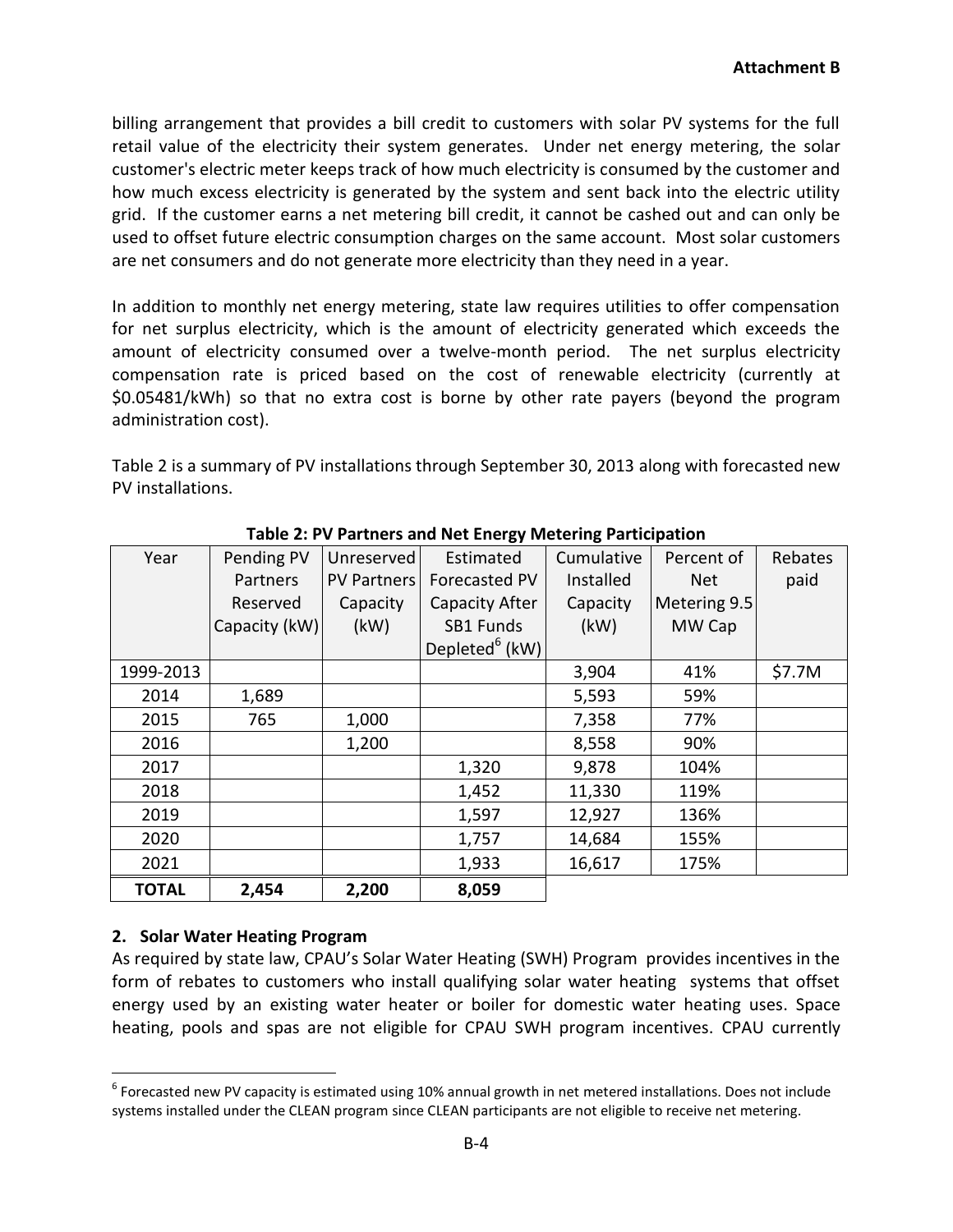provides approximately 32 million therms of natural gas per year to its natural gas customers, which represents approximately 0.25% of statewide non-electric-generation natural gas sales. The State's goal is to install 200,000 solar water heating systems by 2017, and City's proportionate share is approximately 530 systems. The City's Climate Protection Plan has a goal of achieving 1,000 systems by 2020.

The SHW Program is available to residential, commercial and industrial natural gas and electricity customers within Palo Alto. CPAU offers incentives on a first-come, first-served basis within each incentive category (Single-Family Residential, Multifamily Low-Income, or Multifamily/Commercial). As of September 30, 2013, \$86,737 in rebates have been issued under the program. The program is expected to continue through 2017 with incentive levels decreasing over the program lifetime.

Table 2 is an accounting of the number of SWH systems installed in Palo Alto since the SWH Program was launched in 2008.

| Year  | <b>SWH System</b>     |  |
|-------|-----------------------|--|
|       | <b>Count per Year</b> |  |
| 2008  |                       |  |
| 2009  | 10                    |  |
| 2010  | 15                    |  |
| 2011  |                       |  |
| 2012  | 1                     |  |
| 2013  | 1                     |  |
| Total | 43                    |  |

# **Table 2: Palo Alto Solar Water Heating Installation Count**

# **3. Palo Alto CLEAN**

In addition to meeting the mandated solar initiatives, in 2012, the City launched the Palo Alto Clean Local Energy Access Now (CLEAN) program. Through the Palo Alto CLEAN program, building owners may lease their roof tops to solar developers, or develop solar themselves, and sell the energy and renewable attributes to the City at a fixed rate over a 20-year term.

Through Palo Alto CLEAN, CPAU would purchase electricity generated by solar electric systems located in the City through a standard Power Purchase Agreement (PPA). The power is separately metered and delivered to CPAU's electric distribution system (as opposed to being used at the facility where the system is located), and is counted towards CPAU's renewable energy goals. Programs like this are also known as "feed-in tariff" programs in reference to the fact that the power is "fed into" the electric grid. None of the power is used to offset the host customer's load and therefore participants in the Palo Alto CLEAN program do not qualify for net energy metering.